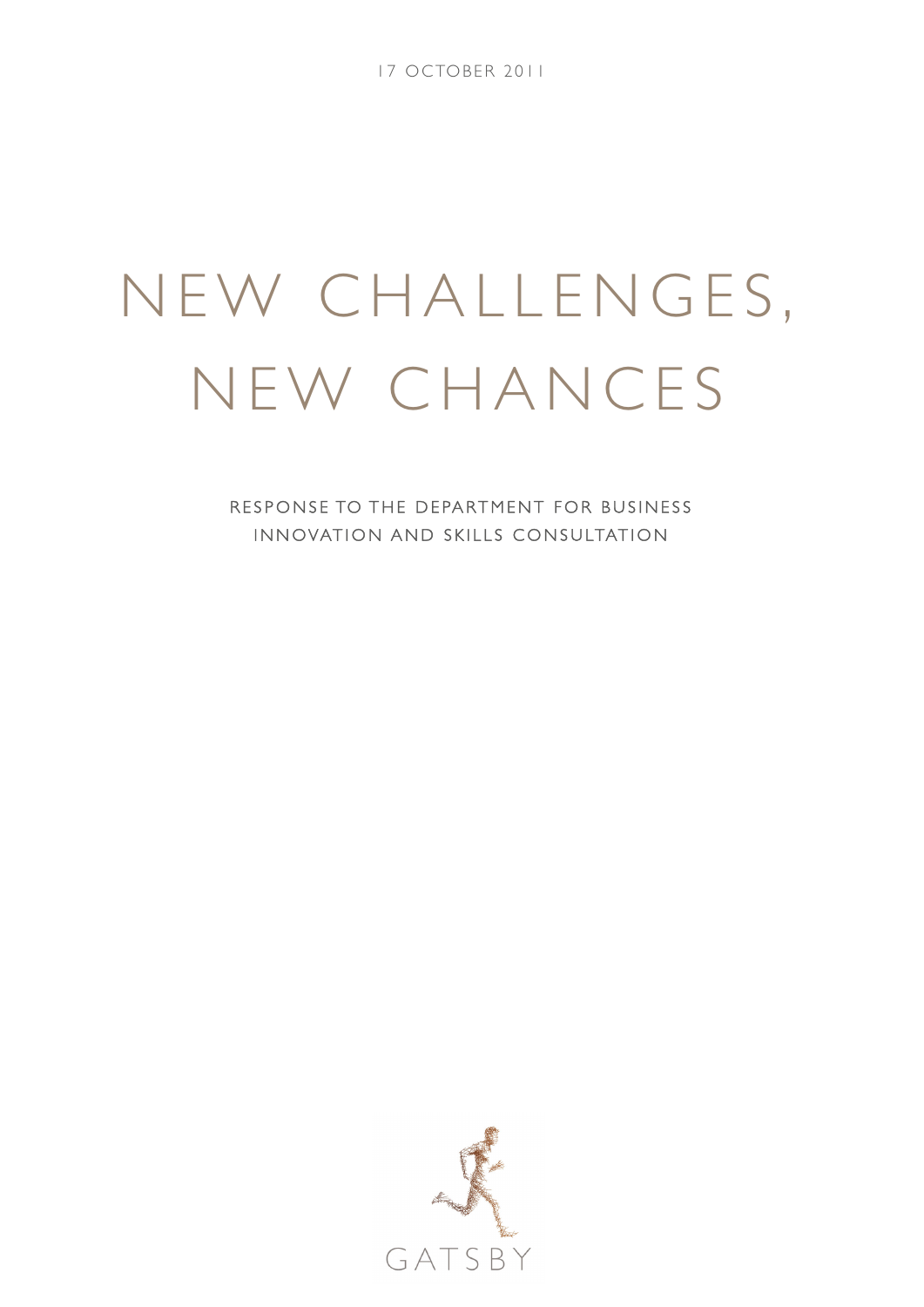## **SUMMARY**

- i This response focuses in particular on how the FE system can ensure the future supply of technicians those in the workforce with intermediate-level STEM skills.
- ii To address the UK's growing shortage of technicians, the following key elements need to be put in place: well understood qualifications for *transferable* technician skills which enhance employment prospects; a funding system that enables people to take the time to get the qualifications; and appropriate FE infrastructure, including suitably qualified lecturers and appropriate training facilities.
- iii The UK needs a system of vocational education that is genuinely responsive to the needs of individuals and employers. This will only be achieved if the expertise and networks of the Professional Bodies and the Sector Skills Councils can be unlocked and, crucially, if these two sets of organisations can be encouraged by government to work in partnership.
- iv In the STEM subjects the Professional Bodies have a critical role to play by developing professional registration standards that ensure the occupational needs of employers are met while ensuring that knowledge and skills required over the longer term of an individual's career are also valued. Clear technician registration standards will enable Awarding Organisations to develop vocational qualifications that have genuine value in the labour market. The standards will also enable individuals to make more informed choices about the qualifications that will help them achieve their career goals. Government should promote technician registration widely.
- $v$  The current FE funding regime is not sufficiently flexible to allow for the differences between the needs of different subjects and sectors. FE colleges must be able to access funds to ensure their technical facilities reflect modern, high-tech workplace environments.
- vi In addition to modern workshops and laboratories, a strong technician stream requires a high-quality teaching workforce. We believe the FE system is some way away from having sufficient numbers of suitably qualified lecturers in STEM subjects, but the lack of clear data makes a proper analysis impossible. We urge BIS to put in place mechanisms which deliver a clear picture of the qualifications, experience and specialisms of the FE teaching workforce.
- vii Currently there is no way for prospective learners to access data about the employment prospects that follow from different qualifications. This is a significant omission that means effectively individuals have little or no basis on which to choose one vocational qualification over another. A straightforward on-line source of information is required that allows one to compare: the popularity, pass rate, required prior learning, employability rate and average earnings data for every vocational qualification alongside the likely demand for specific skills in the workforce. Gatsby would be willing to partner with government to develop such a tool.
- viii We are unconvinced that there would be value in establishing an independent "*commission on vocational teaching and learning*", not least since its terms of reference would be too broad to produce genuinely useful recommendations.
- ix Rather than attempting to cover the vast breadth and depth of vocational teaching and learning in a single commission, it would be better to establish a small number of discrete working groups, with each focusing on a specific and acknowledged area of concern, such as 'Level 3 science provision in FE' or 'barriers to unlocking third-sector support for colleges'.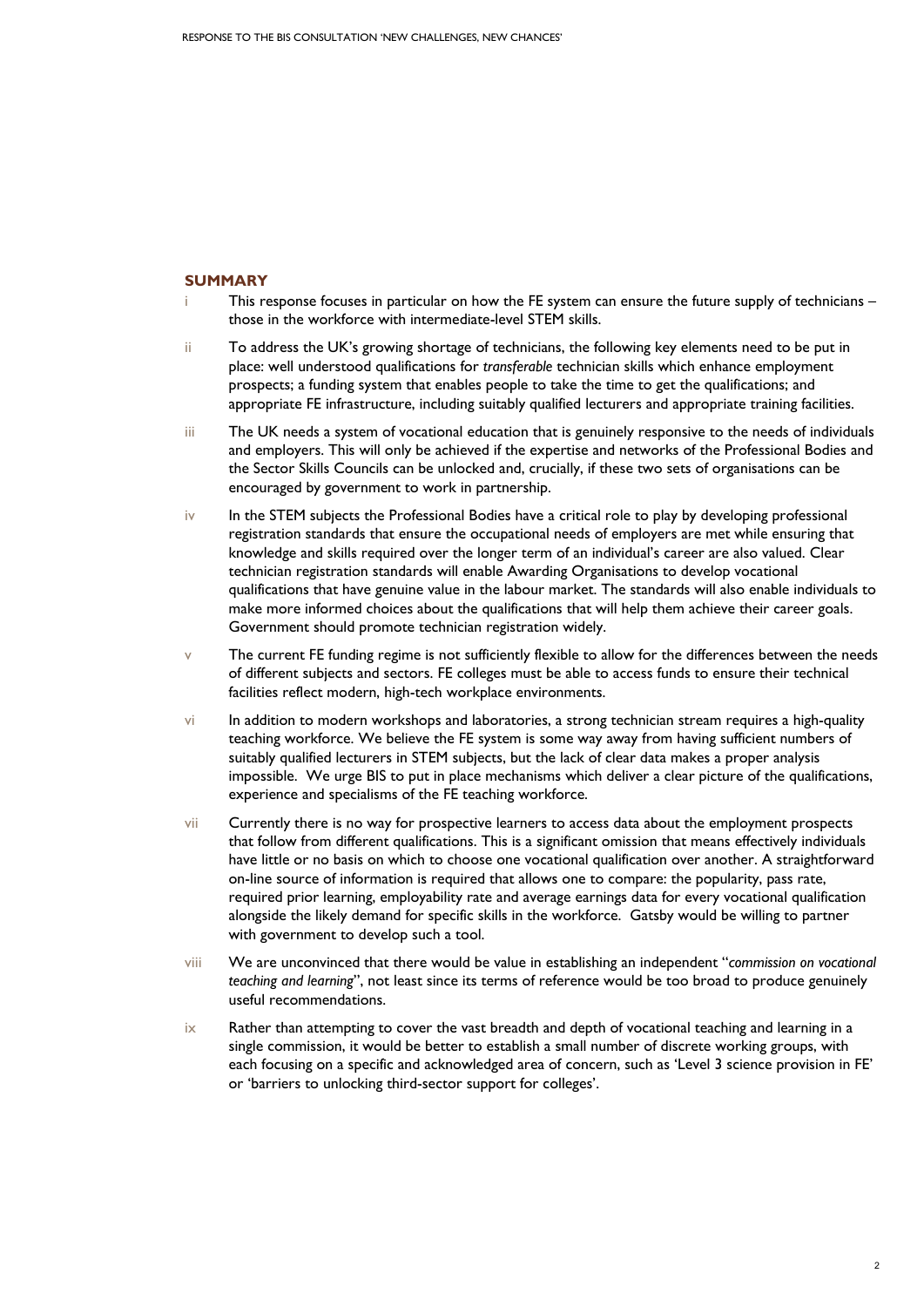# **INTRODUCTION**

- Gatsby is a Trust set up in 1967 by David Sainsbury (now Lord Sainsbury of Turville) to realise his charitable objectives. We focus our support on the following areas:
	- Plant science research
	- − Neuroscience research
	- Science and engineering education
	- Economic development in Africa
	- Public policy research and advice
	- − The Arts

1

- 2 Since our work in the education and skills sectors focuses on science, technology, engineering and mathematics (STEM), we have limited our comments in this submission to how the Further Education (FE) system can ensure the future supply of technicians – those in the workforce with intermediatelevel (Levels 3 and 4) STEM skills.
- 3 This country's lack of technicians is a problem which has been known about for decades. However, in spite of numerous reorganisations and policy documents, it has not been addressed. This has been due to a failure to put in place the following key elements:
	- a well understood and tested qualifications system for transferable technician skills which delivers financial rewards and enhances employment prospects in the labour market. This should cover both acquiring a knowledge base and practical skills. It should not cover company-specific skills which should be the responsibility of industry;
	- a funding system that enables both younger and older workers to take the time to get the qualifications. In this country the funding for the acquisition of the knowledge base will largely have to come from government<sup>1</sup>;
	- appropriate infrastructure to deliver the above provision, including suitably qualified lecturers/instructors and appropriate training facilities, especially in the FE sector.
- 4 The record of government interventions in this area is poor. Constant interference and tinkering has increased the complexity of the system and reduced confidence in the quality of vocational qualifications. The desire to meet quantitative targets for education has led to a funding regime that does not produce the key skills that industry needs.
- 5 In moving forward, the UK needs to work towards a system for vocational education that is genuinely responsive to the needs of individuals and employers and is not dependent on the changing views of successive governments. This will only be achieved if the expertise and networks of the Professional Bodies and the Sector Skills Councils can be unlocked and, crucially, if these two sets of organisations can be encouraged and incentivised by government to work in partnership to a much more significant degree that has traditionally been the case.

<sup>1</sup> The UK cannot, for example, copy the German system because, unlike Germany, it does not have strong trade associations which are able both to put pressure on their members to fund the necessary training and to prevent the poaching of staff.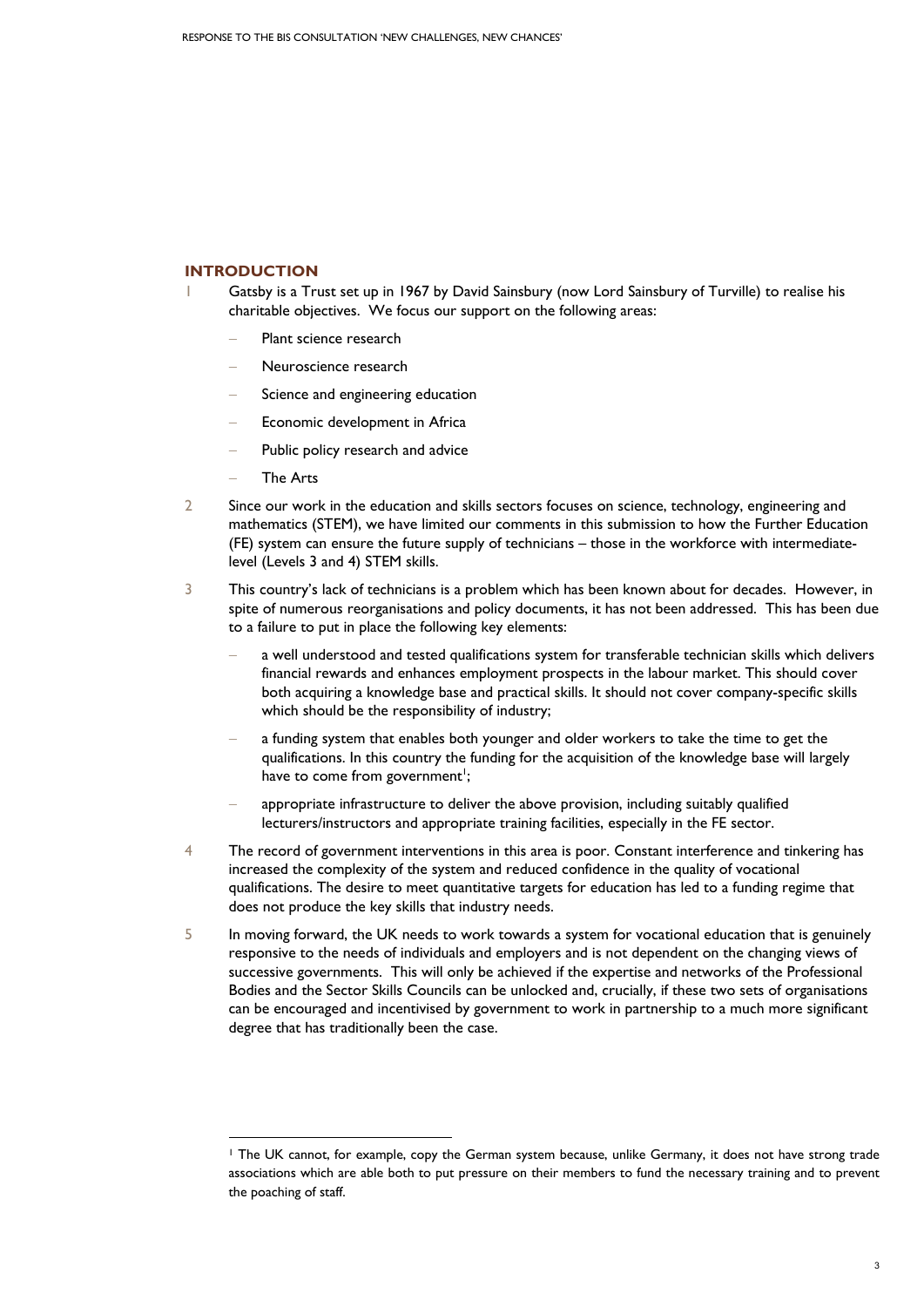## **THE ROLE OF THE PROFESSIONAL BODIES**

- 6 The UK is blessed with strong, well-established Professional Bodies (learned societies such as the Society of Biology, Institute of Physics, Institution of Mechanical Engineers, Institution of Engineering & Technology, etc).
- 7 In the past, Professional Bodies played a significant role in the development and accreditation of vocational qualifications, particularly at technician level. This engagement ensured access to the professions via a vocational route. However in recent decades the engagement of the Professional Bodies in vocational education has gradually eroded. This erosion needs to be reversed and the contribution of Professional Bodies – working in partnership with the Sector Skills Councils – harnessed for the benefit of FE and the vocational qualifications system.
- 8 In the STEM subjects the Professional Bodies, coordinated by the Engineering Council and Science Council, have a critical role to play by developing professional registration standards that ensure the occupational needs of employers are met while ensuring that knowledge and skills required over the longer term of an individual's career are also valued.

# **PROFESSIONAL REGISTRATION FOR TECHNICIANS**

- 9 Following Lord Sainsbury's recommendations to Lord Mandelson in April 2010, the new Technician Council is overseeing the development and roll-out of a common framework of registration standards with three tiers (starting at 'Registered Technician' and concluding at Chartered level) for all those working in STEM. Registration has existed in Engineering (EngTech) for many years; technician registration in Science (RSciTech) is being piloted by the Science Council with Gatsby support, for rollout next year.
- 10 Individuals gain professional registration by firstly joining a relevant Professional Body and then, through the registration process, by demonstrating professional competence as well as a commitment to continuing professional development.
- 11 The Professional Bodies act as gatekeepers for the standards of technician registration in a similar fashion to the way that they do for Chartered designations (CEng, CSci, CChem, etc). Registration through Professional Bodies brings status – much more than any government could ever hope to confer on an individual qualification. More importantly, registration is only financially viable for Professional Bodies if it is sufficiently attractive to individual technicians for them to pay their registration fees, and this will only be the case if registration standards reflect the needs of employers.
- 12 The knowledge and skills enshrined within the registration standards reflect the demands of the workplace but are broader than those that would be assessed through NVQs or other occupational qualifications. This breadth is vital in ensuring the transferable knowledge and skills that will enable a technician to respond to innovation and change are also valued.
- 13 Furthermore, clear technician registration standards will enable Awarding Organisations to develop vocational qualifications that have genuine value in the labour market. This process should thus drive a rationalisation in the number of vocational STEM qualifications. The standards will also enable individuals to make more informed choices about the qualifications that will help them achieve their career goals.
- 14 So, while the creation of a professional registration framework might be dismissed by the uninitiated simply as a process to categorise the STEM workforce, in reality it is likely to be the key to a strengthened and streamlined vocational education system and a larger and better equipped technical workforce. It also, incidentally, has the advantage of requiring very little or no government funding to succeed. It does however require government support in policy terms and BIS should promote technician registration at every appropriate opportunity.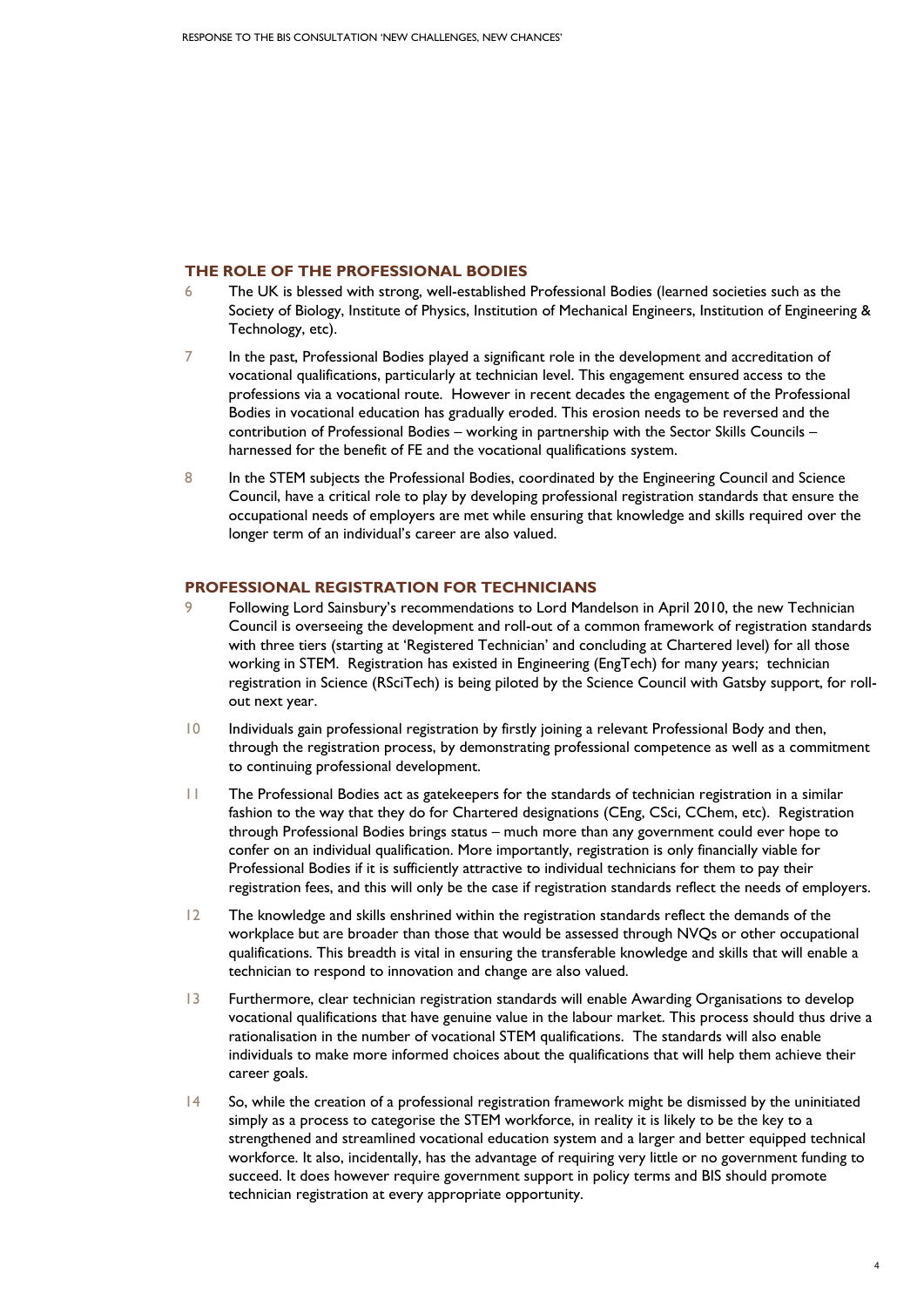# **QUALIFICATIONS AND EMPLOYMENT**

- 15 Traditionally one would expect vocational education to be about equipping individuals with the knowledge and skills to carry out a particular job. However, with the apparent bifurcation of the UK labour market into low skilled employment requiring little or no education and high skilled employment apparently requiring degrees, this role has become less clear and the links between vocational qualifications and employment have weakened.
- 16 From a STEM perspective there appears to be little value in Level 2 qualifications other than as preparation for further study or progression to an Advanced Apprenticeship. The issue then becomes how best to provide a range of qualifications at Level 2 that ensure a suitable option for everyone with the ability and aptitude to work in STEM at Level 3 and above. The government's focus should be on ensuring far more people reach Level 3 in STEM subjects and sectors than is currently the case. For most young people this will be achieved in school and/or college and so the education system must be suitably dovetailed with the country's skills demands.
- 17 Many of the recent failures of policy in vocational education have arisen because the links between socalled vocational qualifications and employment were too weak. As a consequence of this failure to deliver what should be their unique selling point, vocational qualifications have been forced to compete in the marketplace with A-Levels as either broad general Level 3 education pathways or as university gatekeeper qualifications.
- 18 Professional technician registration sets clear expectations based on employment and the need for transferable skills that should enable the development of a strong technical stream that leads to worthwhile and rewarding careers. Registration will be aligned to apprenticeship frameworks so that those completing Advanced Apprenticeships should be in a position to apply for Registered Technician status. Similarly, as more Higher Apprenticeships are developed it will be important to align these with the criteria for the two higher tiers of registration.

# **INFRASTRUCTURE AND STAFFING**

- 19 The current funding regime is not sufficiently flexible to allow for the differences between the needs of different subjects and sectors. FE colleges must be able to access funds that allow them to ensure their technical facilities are fit for purpose and that their lecturers are kept up to date with current industrial practice.
- 20 We are about to embark on a modest piece of work with the 157 Group to understand some of the barriers to the provision of STEM courses in FE colleges. In particular, we are hoping to understand whether current and proposed funding arrangements are sufficient to ensure colleges have high-quality workshops and laboratories that reflect modern working environments. We would be happy to engage with BIS at an early stage in this work.
- 21 In addition to modern workshops and laboratories, a technical stream requires a high-quality teaching workforce. However, anecdotally, we believe the FE system in England is some way away from having sufficient numbers of suitably qualified lecturers/instructors in STEM subjects.
- 22 The BIS-funded FE STEM Data project<sup>2</sup> attempted to quantify the size and backgrounds of the STEM teaching workforce in FE but the data was insufficient to allow any meaningful conclusions to be reached in these respects.
- 23 This is a matter of some concern. The significance of subject specialism has long been recognised in the schools sector, and steps have been to taken to ensure the supply of appropriately qualified, subject specialists. Raising the quality of teaching and learning in the FE sector will only be achieved with an

1

<sup>2</sup> Research Project: FE and Skills STEM data (BIS/RAE 2010)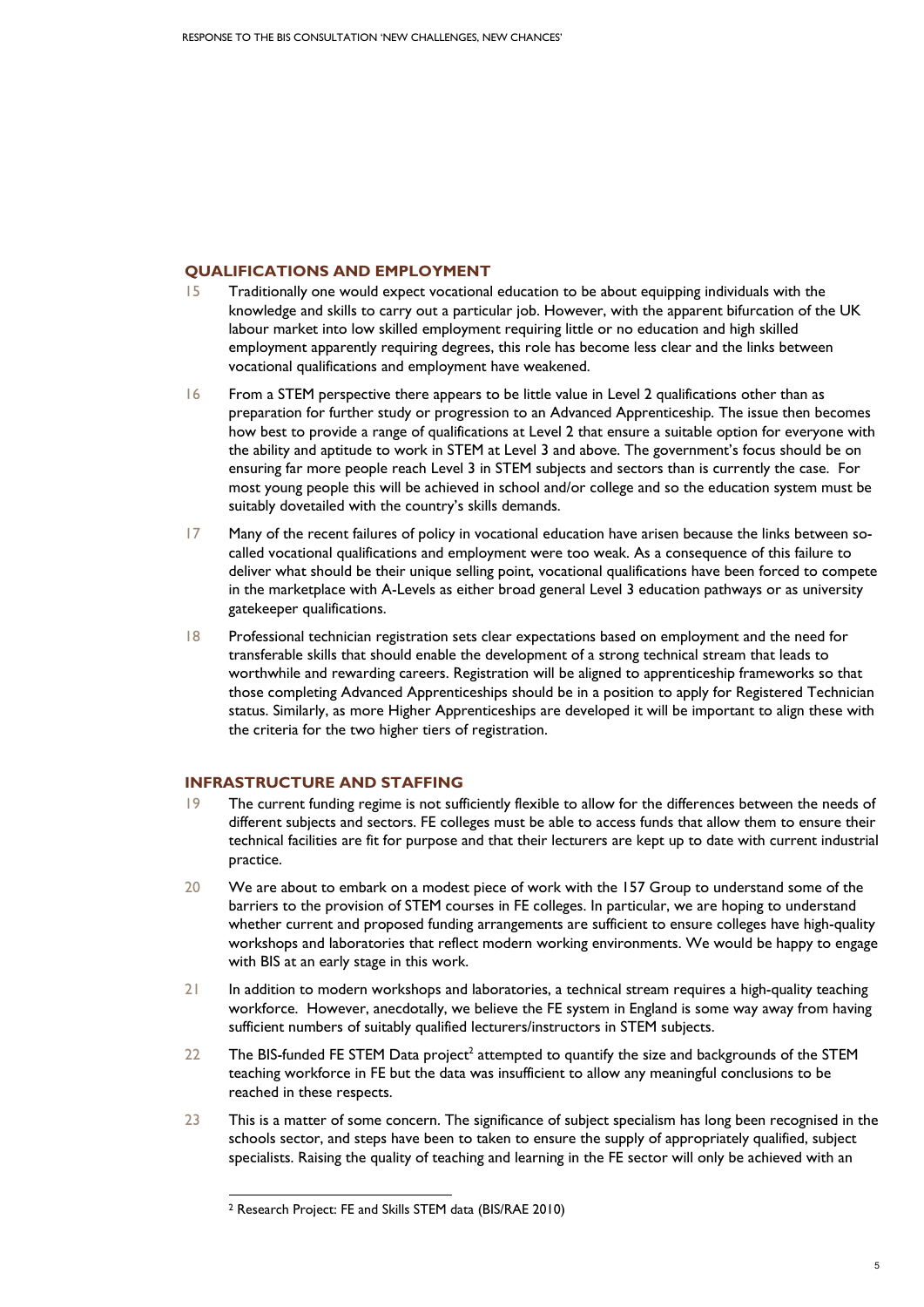appropriately qualified workforce and we urge BIS to put in place mechanisms which deliver a clear picture of the qualifications, experience and specialisms of the teaching workforce in FE.

24 Furthermore, given the imminent changes which will enable appropriately qualified FE staff to work in schools, there is a need to ensure that any data collected for the FE sector can be matched to the school sector to ensure we have an accurate picture of the teaching workforce in its entirety.

### **CAREERS AND LABOUR MARKET INFORMATION**

- 25 The UK system for skills relies upon a complex interaction between demand from employers for particular skills and demand from learners for individual qualifications. For this system to work both employers and potential employees require a shared understanding of the skills system and the value of individual qualifications within it.
- 26 Currently there is no way for prospective learners to access data about the employment prospects that follow from different qualifications. This is a significant omission that means effectively individuals have little or no basis on which to choose one vocational qualification over another. A database of qualifications recognised for technician registration would be a step forward in this direction.
- 27 Ideally what is required is a single, straightforward on-line source of information that allows a prospective learner (or parent, employer or policy-maker) to access and compare:
	- the popularity of every vocational qualification, in terms of numbers studying them and regional distribution;
	- the historical success (pass) rate for each qualification;
	- required prior learning and typical routes into each qualification;
	- typical progression routes out of each qualification (eg employment in certain sectors; or progression to further study; etc);
	- employability rates for each qualification (where appropriate);
	- average earnings 12 months after achieving a qualification (where appropriate);
	- case studies of previous participants on a course;
	- likely demand for specific skills in the workforce (tied to the National Skills Audit).
- 28 Noting that many people will move between vocational and academic pathways, the database described above should ideally also include relevant academic qualifications (eg AS/A-level mathematics or traditional undergraduate courses in engineering, etc). Similarly it should have a reach beyond the STEM subjects. However, to make the construction of such an initiative more feasible, we suggest the initial focus should be on Level 3 and Level 4 qualifications, while embedding sufficient flexibility such that it can be expanded over time.
- 29 In addition to information on qualifications there is a need to develop much more detailed descriptions of the world of work, akin to the O\*NET system used in the United States (http://online.onetcenter.org/) but with enhanced functionality. Indeed much of the work that needs to be done here has already been undertaken in the creation of  $O^*NET$ . It may be therefore that the remaining challenges would largely be in adapting O\*NET and connecting it to UK Labour Market Information (LMI).
- 30 Gatsby would be willing to partner with government to develop a user-friendly online interface that made LMI available in a straightforward way to learners, parents, employers, policy-makers and others.